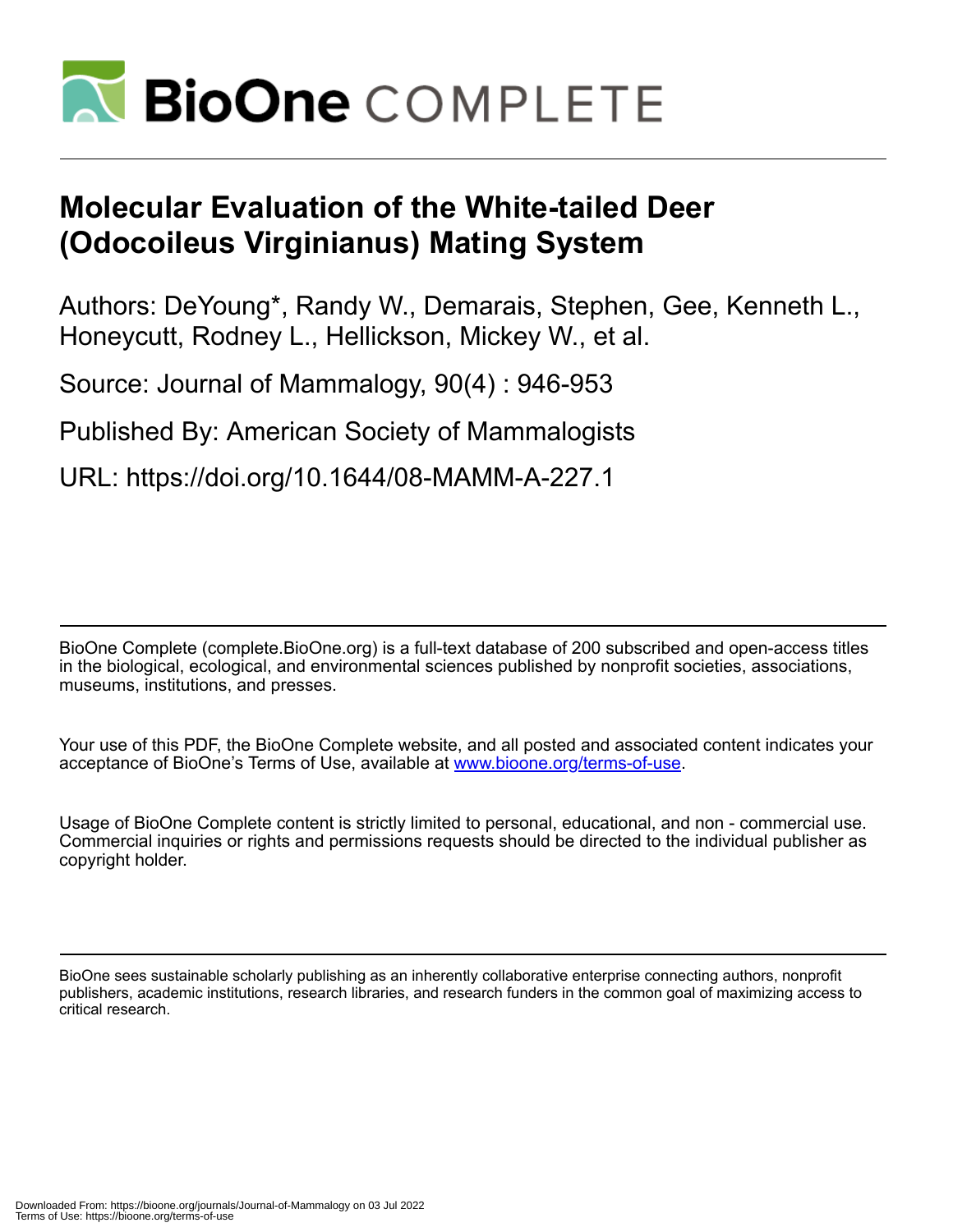# MOLECULAR EVALUATION OF THE WHITE-TAILED DEER (ODOCOILEUS VIRGINIANUS) MATING SYSTEM

RANDY W. DEYOUNG,\* STEPHEN DEMARAIS, KENNETH L. GEE, RODNEY L. HONEYCUTT, MICKEY W. HELLICKSON, AND ROBERT A. GONZALES

Department of Wildlife and Fisheries, Mississippi State University, Mississippi State, MS 39762, USA (RWD, SD) Samuel Roberts Noble Foundation, P.O. Box 2180, Ardmore, OK 73402, USA (KLG, RAG) Department of Wildlife and Fisheries Sciences, Texas A&M University, College Station, TX 77843, USA (RLH) King Ranch Incorporated, P.O. Box 1090, Kingsville, TX 78364, USA (MWH) Present address of RWD: Caesar Kleberg Wildlife Research Institute, MSC 218, Texas A&M University–Kingsville, Kingsville, TX 78363, USA

Present address of RLH: Natural Science Division, Pepperdine University, 24255 Pacific Coast Highway, Malibu, CA 90263-4321, USA

We used genetic-based paternity assignments from 3 diverse populations of white-tailed deer (Odocoileus virginianus) to evaluate the long-held assumption that male reproductive success in this species is highly skewed toward a small number of mature, dominant individuals. The study populations represented a range of adult sex ratios and male age structures. Male reproductive success was distributed among a large number of males in all populations, with no evidence for highly skewed access to mating for any individual male. Surprisingly, physically immature males (1.5 and 2.5 years of age) collectively fathered 30–33% of offspring in all populations, even where mature males were present. Ecological and behavioral variables appear to constrain the ability of individual males to monopolize access to females, resulting in a wider distribution of reproductive success than expected based on previous ecological and behavioral studies of white-tailed deer. Qualitative differences in the distribution of male reproductive success among study sites suggested that demographic attributes such as adult sex ratio and male age structure might influence the degree of competition for mates. Further study incorporating known-age cohorts or integrating movements and behavior is necessary for understanding the effects of population demographics as well as the physical and behavioral attributes that confer reproductive success in diverse populations of white-tailed deer.

Key words: mating system, Odocoileus virginianus, parentage, reproductive success, ungulate, white-tailed deer

Ungulate mating systems are typically polygynous, characterized by varying degrees of sexual dimorphism (Clutton-Brock 1989). Males compete intensely for mates and reproductive success is biased toward those individuals that most successfully control access to females. As a result, male reproductive success may be highly variable, with a few dominant, mature males fathering many offspring, whereas other males are unsuccessful (Clutton-Brock et al. 1988). Recent studies employing genetic markers have improved our understanding of ungulate mating systems, in some cases discrediting long-held assumptions (DeWoody 2005; Hughes 1998). Among the unexpected conclusions of genetic-based

\* Correspondent: randall.deyoung@tamuk.edu

E 2009 American Society of Mammalogists www.mammalogy.org

studies are that paternity assignments made using genetic markers can differ markedly from patterns of mating inferred from behavioral observations (e.g., Amos et al. 1995; Coltman et al. 1999; Gemmel et al. 2001; Pemberton et al. 1992). In addition, genetic studies have documented that social dominance alone may not guarantee reproductive success if opportunities to exercise dominance are limited (Worthington Wilmer et al. 1999), or if some males can be successful via alternative mating tactics (Hogg and Forbes 1997; Pemberton et al. 1999).

Although the white-tailed deer (Odocoileus virginianus) is the most abundant and widespread ungulate in North America (numbering  $\sim$  26 million in the United States alone— Demarais et al. 2000), few genetic studies of mating behavior have appeared to date. Studies based on behavioral observations of mating have concluded that white-tailed deer form dominance hierarchies defined by age and body mass (Miller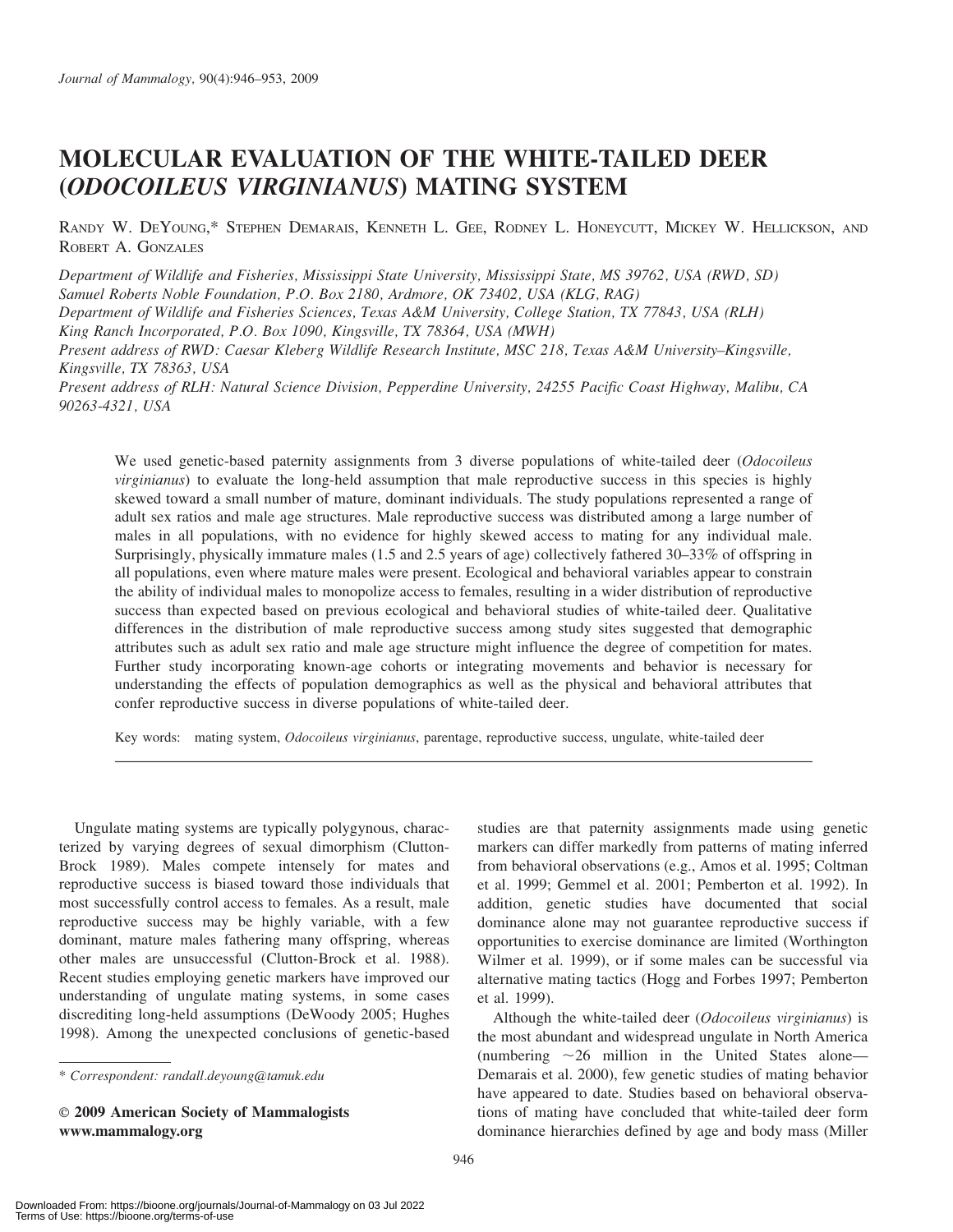et al. 1987; Townsend and Bailey 1981). Male reproductive success has long been characterized as highly skewed, with a relatively small number of mature, dominant males siring each annual cohort (Hirth 1977; Marchinton and Hirth 1984; McCullough 1979). Sexual maturity occurs at 1.5 years of age and males are physically mature after 4 years of age (Sauer 1984; Strickland and Demarais 2000).

The conceptual model of a dominance-based, highly skewed mating system for white-tailed deer has recently been criticized because of an overreliance on behavioral observations and other circumstantial evidence (DeYoung 2004; DeYoung et al. 2006). Although a detailed genetic assessment of reproductive success in wild populations of white-tailed deer is lacking, recent studies of captive white-tailed deer (DeYoung et al. 2002, 2006) and a single enclosed population (Sorin 2004) have suggested that single males cannot monopolize breeding, resulting in a wider distribution of mating success among males (including physically immature males) than previously thought. However, the extent to which the results of studies involving captive and enclosed deer populations can be generalized to a wider range of populations awaits further evaluation.

A better knowledge of the mating system of white-tailed deer would be desirable from both basic and applied science perspectives, providing a means for understanding deer behavior and estimating basic population parameters. For instance, the distribution of male reproductive success within populations can provide insight into the evolution of mating systems and mating strategies (Fleischer 1996). Furthermore, the relationship between population demographic factors and male reproductive success is central to estimates of effective population size and population structure (Sugg and Chesser 1994). Finally, managers have alternately voiced concern over potential negative effects of male-biased harvest strategies on population fitness (Festa-Bianchet 2003; Harris et al. 2002; Rhodes and Smith 1992; Ryman et al. 1981), and proposed selective harvest strategies that attempt to manipulate the distribution of mating to improve population attributes (e.g., antler size—see Rollins 1998).

In this study, we used a panel of microsatellite DNA loci to assign paternity in 3 populations of white-tailed deer and evaluate the hypothesis of highly skewed male reproductive success. Long-term differences in harvest strategies across the study sites resulted in a range of adult sex ratios and male age structures. Our primary goal was to assess the distribution of male reproductive success in diverse populations of wild deer. A secondary goal was to perform a qualitative assessment of the effects of population demographics on the distribution of male reproductive success to lay ground for future studies of the effects of sex ratio and male age structure on male reproductive success.

# MATERIALS AND METHODS

Study areas.—We chose 3 diverse populations of wild (noncaptive) white-tailed deer. The 22,000-ha Noxubee National Wildlife Refuge is located near Starkville in northeastern Mississippi. Public hunting is allowed on 17,500 ha and harvest pressure on males is intense. Sampling was concentrated on a  $\sim$ 3,200-ha portion of the refuge that had the greatest hunter use. The King Ranch is a large, private landholding (study population is part of an 80,000-ha contiguous property, managed under similar conditions) near Kingsville in southern Texas. Harvest of males was conservative and restricted to physically mature males. The Noble Foundation Wildlife Unit is a 1,200-ha research and management area near Allen in south-central Oklahoma. A 2.5-m electric fence was erected in 1992 to discourage trespass by humans (including illegal harvest) and facilitate management of the deer population due to the relatively small size of the area. The fence influences home ranges of deer, but is not a complete barrier to deer movements; deer trapped and marked on the area have been sighted or harvested on adjoining properties.

Sample collection.—We sampled deer on the Noxubee Refuge via hunter-harvest or special collection in cooperation with state and federal biologists. Deer harvested by public hunters must be brought to a central location for data collection; all harvested deer were sampled during 1998– 2001. To increase the likelihood of assigning paternities, mature females were collected by permit each spring from 1999 to 2001 to obtain fetal samples from a known parent.

We sampled deer at the King Ranch via capture with a helicopter and net-gun (DeYoung 1988) or by harvest. Males were captured during October 1999–2001 and manually restrained. Pilots were instructed to capture the 1st antlered male they encountered. Varying numbers of fawns (aged 3–4 months) also were captured each year. During winter 2000, a separate study that required harvest of males in all age classes was conducted on a portion of the sampling area, which increased the sample of potential sires as well as known-age (1.5-year-old males) offspring. Mature females were collected during a special female-only hunting season in late January of 2000 and 2001 to obtain fetal samples from a known parent.

We captured deer on the Noble area using a drop-net (Schemnitz 1994) baited with shelled corn during January– April 1983–2002. Individuals were sedated using methods described in DeYoung et al. (2002) and marked with uniquely numbered plastic livestock ear tags for later recognition. Captured deer were sampled by taking ear tissue biopsies or blood. Ear biopsies were either frozen at  $-20^{\circ}$ C or preserved in 70% ethanol. Blood was preserved in 0.5 M ethylenediaminetetraacetic acid, and stored at  $4^{\circ}$ C. Coordinated searches for cast antlers were begun in 1994 to provide an additional means of sampling males that eluded capture and harvest. Muscle or fetal tissue from all harvested individuals was frozen at  $-20^{\circ}$ C. Field methods met guidelines approved by the American Society of Mammalogists (Gannon et al. 2007).

DNA extraction and amplification.—We extracted total DNA from blood and tissue samples using either an organic solvent protocol or commercial kits as described previously (Anderson et al. 2002; DeYoung et al. 2003). Antler material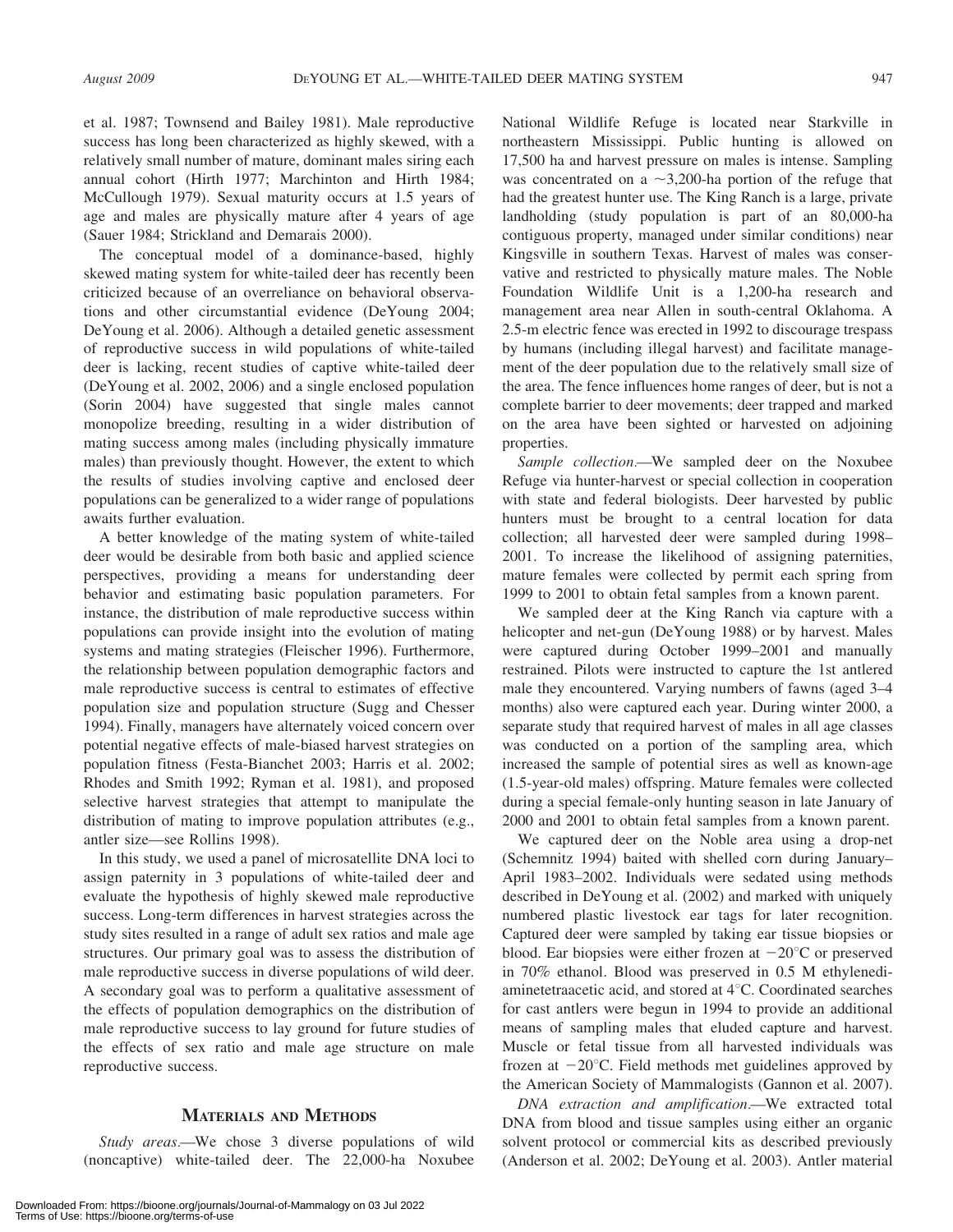was collected from the base of each cast antler using a 0.25 inch spade-tip drill bit; the resulting shavings were then processed using a commercial kit (Puregene DNA isolation kit; Gentra Systems Incorporated, Minneapolis, Minnesota). We amplified 17 DNA microsatellite loci from a panel optimized specifically for use in white-tailed deer (Anderson et al. 2002; DeYoung et al. 2003).

Locus properties.—We verified accuracy and repeatability of allele size calls based on blind comparisons using captive and wild deer with known parents (DeYoung et al. 2003). We estimated allelic richness (El Mousadik and Petit 1996), gene diversity (Nei 1987), and  $F_{IS}$  (Weir and Cockerham 1984) using the computer program FSTAT (Goudet 1995, 2001). The software also was used to perform tests for Hardy– Weinberg equilibrium (1,000 permutations of alleles among individuals) and linkage disequilibrium (8,000 permutations of genotypes among loci) within populations, adjusted using a Bonferroni correction to correct for multiple comparisons (Rice 1989).

Parentage assignment.—We placed sampled deer from each study area into groupings of potential sires (sexually mature males) or offspring cohorts (offspring with the same birth year from the same study area) according to their estimated ages using the tooth replacement and wear method (Dimmick and Pelton 1994; Severinghaus 1949). Cohorts and candidate sire pools were updated during each year to ensure that appropriate comparisons were made based on age at sexual maturity. Deer  $\leq$  1.5 years of age can be aged accurately, but the accuracy of estimated ages declines for age classes  $> 2.5$  years because of variability in tooth-wear patterns for individual deer (Gee et al. 2002). Therefore, potential sires were grouped into age classes 1.5, 2.5, and  $\geq$ 3.5 years, a conservative method of accounting for known weaknesses in the Severinghaus (1949) method of ageing. With rare exceptions (e.g., isolated cases of early premolar tooth replacement in 1.5-year individuals trapped during spring), only individuals unambiguously aged  $\leq 1.5$ years when sampled were placed into offspring cohorts. Males sampled by cast antlers only were assigned the conservative age of  $\geq$  2.5 years and were considered only as potential sires.

We assigned parentage separately for each offspring cohort using the likelihood-ratio method in the computer program CERVUS 2.0 (Marshall et al. 1998; Slate et al. 2000). Simulations were performed to assess critical levels of the delta statistic (the difference in log-of-odds ratios between the most likely and 2nd most likely parents) that is used to determine the reliability of parentage assignments. The simulations to obtain critical values of delta were conducted for each offspring cohort separately (10,000 iterations for each cohort) using the empirically observed allele frequencies and proportion of loci typed, and an estimated typing error rate of 1% based on known parent–offspring comparisons (DeYoung et al. 2003). Parentage was assigned at a minimum 80% confidence threshold, the critical level of the delta statistic derived from simulations in which the simulated parent was correctly assigned parentage 4 out of 5 times. Parentage assignments at the 80% threshold are commonly presented in the literature (Marshall et al. 1998; Slate et al. 2000) where no known parents are available under the rationale that any errors are likely to be random.

Indices of population demographics.—Each of the study populations had different demographic characteristics (male age structure and sex ratio) as a result of long-term differences in harvest management, thus permitting a qualitative evaluation of the effects of population demographics on male reproductive success. We indexed adult sex ratio at the Noxubee Refuge using nocturnal spotlight surveys during late winter throughout the study period. We traversed a 20-km transect representative of the collection area on at least 3 separate occasions during each year of the study. Male age structure was estimated from harvest records. Harvest pressure for both sexes at Noxubee is relatively intense and many hunters take the 1st legal deer they encounter. However, the harvest distribution at Noxubee is not likely to provide an unbiased estimate of male age structure because of a statewide regulation that began in 1995 stipulating that legal bucks must have  $\geq$ 4 total antler points. As a result, the harvest proportions during the study period would underestimate the number of 1.5-year males in the population. Harvest records from Noxubee during 1989–1994 indicated that 73% of 1.5-year males had <4 antler points and would not be eligible for harvest. Therefore, the proportion of 1.5-year males in the population during the study period was adjusted to account for the 73% of 1.5-year males ineligible for harvest.

We estimated adult sex ratios at King Ranch during aerial line transect surveys performed from helicopters during each fall (DeYoung et al. 1989). Male age structure was estimated from capture records, assuming males were captured without an age bias because of the nonselective nature of the capture criteria (i.e., the 1st antlered male encountered was captured during each sortie). Nocturnal ground-based, incomplete line transect surveys (Lancia et al. 1994) using spotlights were performed each fall throughout the entire study period and served as an index to sex ratio and age structure (Gee et al. 1994). We also used infrared still and video cameras (Jacobson et al. 1997) to index adult sex ratio and age structure of the Noble population during late winter. A large group of marked deer was maintained during the study period (approximately 40–60% of the total population) and served as a subpopulation of known sex and age composition. The use of 2 separate methods allowed verification of estimates and correction for known weaknesses of each technique (e.g., proportion of fawns can be underestimated during fall spotlight surveys, whereas females are undercounted at camera stations due to social interactions with adult males).

#### **RESULTS**

Locus properties.—We genotyped 1,219 individuals from the 3 populations: 439, 502, and 278 from King Ranch, Noble, and Noxubee, respectively. All populations had high and similar levels of allelic richness and gene diversity;  $F_{IS}$  values were generally low and similar (Table 1). More than 90% of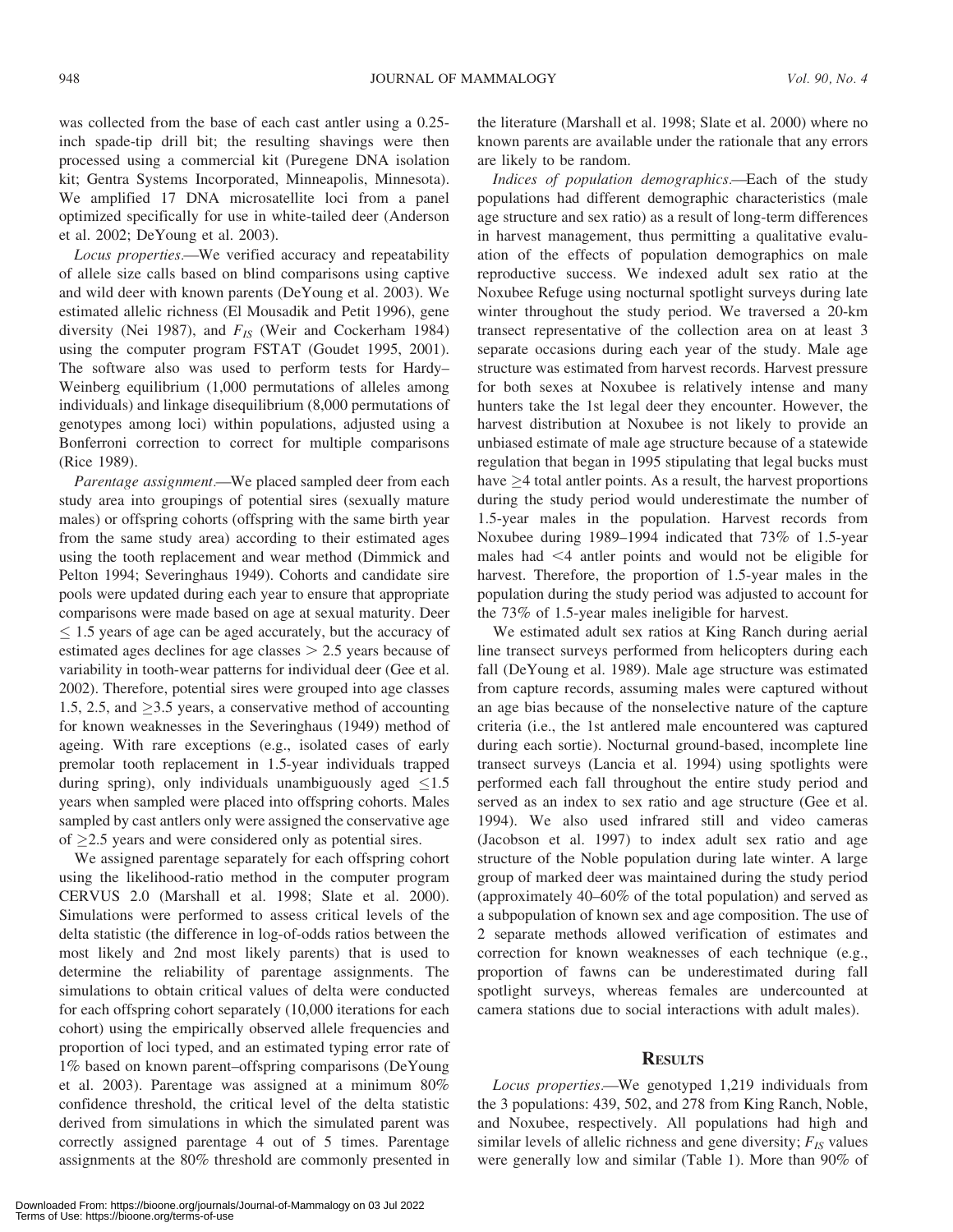| Area                             | Allelic<br>richness $(SD)$ | Gene diversity<br>(SD) | Cohort           |            |                  | Paternities assigned                   |
|----------------------------------|----------------------------|------------------------|------------------|------------|------------------|----------------------------------------|
|                                  |                            |                        | $F_{IS}$ (SD)    | birth year | $\boldsymbol{n}$ | $\left( \mathcal{V}_o \right)^{\rm a}$ |
| Noxubee National Wildlife Refuge | 10.4(5.5)                  | 0.73(0.20)             | 0.043(0.08)      |            |                  |                                        |
|                                  |                            |                        |                  | 1998       | 42               | 5(12)                                  |
|                                  |                            |                        |                  | 1999       | 53               | 7(13)                                  |
|                                  |                            |                        |                  | 2000       | 48               | 6(12.5)                                |
|                                  |                            |                        |                  | 2001       | 27               | 2(7)                                   |
| Noble Foundation Wildlife Unit   | 9.4(4.9)                   | 0.72(0.19)             | 0.059(0.09)      |            |                  |                                        |
|                                  |                            |                        |                  | 1991       | 17               | 1(6)                                   |
|                                  |                            |                        |                  | 1992       | 18               | 5(28)                                  |
|                                  |                            |                        |                  | 1993       | 36               | 11(31)                                 |
|                                  |                            |                        |                  | 1994       | 29               | 6(21)                                  |
|                                  |                            |                        |                  | 1995       | 41               | 20(49)                                 |
|                                  |                            |                        |                  | 1996       | 36               | 20(56)                                 |
|                                  |                            |                        |                  | 1997       | 31               | 19(61)                                 |
|                                  |                            |                        |                  | 1998       | 22               | 16(73)                                 |
|                                  |                            |                        |                  | 1999       | 21               | 11(52)                                 |
|                                  |                            |                        |                  | 2000       | 37               | 24(65)                                 |
|                                  |                            |                        |                  | 2001       | 24               | 21 (87.5)                              |
| King Ranch                       | 8.4(4.3)                   | 0.73(0.15)             | $0.042 (0.09)^b$ |            |                  |                                        |
|                                  |                            |                        |                  | 1998       | 23               | 0(0)                                   |
|                                  |                            |                        |                  | 1999       | 61               | 14(23)                                 |
|                                  |                            |                        |                  | 2000       | 82               | 31 (38)                                |
|                                  |                            |                        |                  | 2001       | 71               | 25(35)                                 |

TABLE 1.—Population and cohort descriptive statistics and paternity assignment based on allele frequencies at 17 DNA microsatellite loci for 3 diverse populations of wild white-tailed deer (Odocoileus virginianus).

<sup>a</sup> Percentage of sampled offspring for which paternity was assigned.

<sup>b</sup> 95% confidence interval includes 0.

individuals had complete genotypes (King Ranch: 90%; Noble: 92%; Noxubee: 94%). Permutation tests revealed no significant linkage disequilibrium or deviations from Hardy– Weinberg expectations after Bonferroni corrections.

Parentage assignment.—The microsatellite markers were highly polymorphic in all 3 populations, with estimated exclusion probabilities  $>0.99$  both with and without genetic information from a known parent. All parentage assignments were made with  $\leq$ 2 mismatching loci. The 439 deer from the King Ranch included 237 fetuses, fawns, and yearlings that could be placed into birth cohorts during 1998–2001 (92 with a known parent; Table 1). Forty-six males fathered 70 offspring (29.5% of sampled offspring). Mean reproductive on spring  $(29.5\%)$  or sampled on spring). Mean reproductive<br>success was low for individual successful males ( $\bar{X} = 1.6$ , var  $= 1.03$ ), but most offspring (70%) were sired by males  $\geq 3.5$ years of age. Males in the 1.5- and 2.5-year age classes sired 14% and 16% of offspring, respectively (Fig. 1). Thirty-five of the 70 paternity assignments met the simulation criteria for 95% confidence.

The 502 deer sampled at the Noble area included 312 fawns and yearlings that could be placed into cohorts for birth years 1991–2001 (Table 1). Sixty-one males fathered 154 fawns (49% of sampled offspring). Similar to King Ranch, mean (49% of sampled orispring). Similar to King Kanch, mean<br>individual reproductive success was low ( $\bar{X}$  = 2.5, var = 6.22), and males in older age classes were most successful. Males  $\geq$ 3.5 years sired 67% of our sample of fawns born on the Noble area, whereas males in the 1.5- and 2.5-year age classes sired 11% and 22% of fawns, respectively (Fig. 1). Ninety-five of the 154 paternity assignments met the simulation criteria for 95% confidence.

The 278 Noxubee samples included 170 fetuses, fawns, and yearlings in birth cohorts 1998–2001 (76 with a known parent; Table 1). Parentage assignment success was low, with sires assigned for only 20 offspring (16 males; 12% of sampled offspring). Eleven of the 20 paternity assignments met simulation criteria for 95% confidence. Males aged 1.5, 2.5, and  $\geq$ 3.5 years sired 6 (32%) of 19, 7 (37%) of 19, and 6 (32%) of 19 offspring, respectively (Fig. 1). An age estimate was not recorded for 1 sire, but it is likely that this individual was  $\geq$ 2.5 years of age based on the distribution of body weight and antler measurements from the Noxubee harvest during 1989–2001.

Population demographics.—Sex ratios and male age structure in the 3 study populations varied with harvest strategy of males. Adult sex ratio at the King Ranch was about 2.7 females per male. Male age structure was diverse and consisted primarily of mature males (1.5 years: 23%; 2.5 years:  $19\%$ ;  $\geq$ 3.5 years: 57%). Adult sex ratio on the Noble area varied during the study, but was  $\leq 2.5$  females per male. Males in age classes 1.5, 2.5, and  $\geq$ 3.5 years comprised 44%, 26%, and 30% of the male population, respectively. The Noxubee population was highly skewed toward females (postharvest sex ratio:  $\geq 7$  females per male). Males in age classes 1.5, 2.5, and  $\geq$ 3.5 years accounted for roughly equal portions of the harvest during 1998–2000: 34%, 30%, and 37%, respectively. Using the pre-1995 harvest data to adjust for hunter selection bias due to the ''4-point'' harvest regulation, we estimate that approximately 80% of Noxubee males were  $\leq$ 3.5 years of age (1.5 years: 64%; 2.5 years:  $17\%$ ;  $\geq$ 3.5 years: 19%).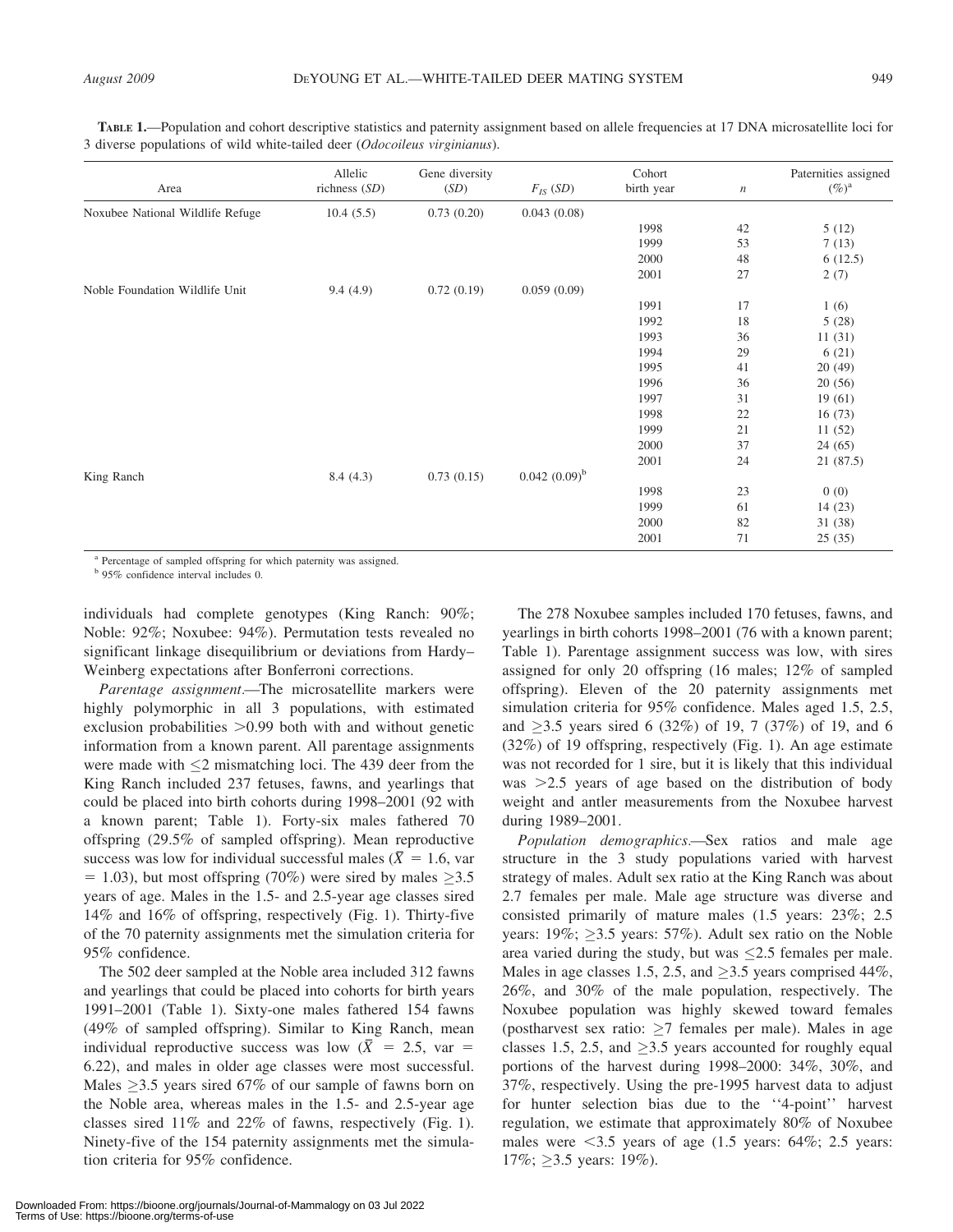Percent



# Percent of Age Class in Population

# Age Distribution of Offspring Sires

FIG. 1.—Male age structure and distribution of male reproductive success by age class for 3 populations of white-tailed deer (Odocoileus virginianus) sampled during 1992–2001. Reproductive success was estimated based on paternity assignment using 17 microsatellite loci. Bars indicate 95% bound on error of estimation, where more samples reflect greater confidence in the stated proportions.

### **DISCUSSION**

Overall, paternity assignments clearly indicated that breeding was apportioned among males in all age classes in all populations. The distribution of mating also was consistent across the temporal scale of our study (4–11 annual cohorts) for all 3 populations; we detected no evidence that 1 or a few males monopolized breeding. Trends in parentage assignment success further support a wide distribution of mating. For instance, several years of intense efforts were required before paternity could be assigned to a reasonable number of fawns in an annual cohort (e.g., Table 1). This occurred despite the fact that we made a concentrated effort to include a large proportion of mature males in our initial samples of candidate males on each area. Our results suggest that a wide distribution of mating among individuals and age classes, 1st observed in studies of genetic paternity in captive white-tailed deer (DeYoung et al. 2002, 2006) and an enclosed unharvested population (Sorin 2004), might be common in free-ranging populations of white-tailed deer.

Collectively, studies employing genetic parentage in whitetailed deer are consistent in detecting widespread paternity across a range of demographic conditions, harvest regimes, temporal sampling, and habitat types. The pattern of male mating derived from genetic parentage, especially the proportion of offspring sired by young males, is quite different from those expected based on previous ecological and behavioral studies of white-tailed deer (see Hirth 1977; Marchinton and Hirth 1984; McCullough 1979), which assumed that most offspring were sired by a small number of dominant males. The observed distribution of mating in white-tailed deer also differs widely from highly polygynous ungulates, which often display harem or lek mating systems. For instance, the most successful male red deer (Cervus elaphus) in a Scottish population may have sired 86 surviving offspring during a lifetime (Pemberton et al. 1992), whereas 3% of males gained 73% of copulations in a group of European fallow deer (Dama dama—McElligot and Hayden 2000). In each case, only a few mature males sired offspring, whereas young males and many mature males were unsuccessful.

The genetic parentage results in white-tailed deer populations raise at least 2 questions. Why is reproductive success apportioned among a larger number of males than expected for a dominance-based breeding hierarchy? Why do young males breed in all populations and why is their success not limited to situations where they possess numerical superiority? Studies using genetic-based paternity assignment in a variety of taxa have demonstrated patterns of mating that differ from those based on observation because some individuals and copulations are more easily observed than others. This is apparently the case for white-tailed deer, a species that prefers dense habitats for escape cover (Demarais et al. 2000; Hirth 1977), thus making the acquisition of actual behavioral evidence of copulations difficult to obtain. In fact, the most intensive behavioral study of free-ranging white-tailed deer recorded only 4 copulations in 3 years observation (Hirth 1977).

The dense cover and patchy distribution of resources in white-tailed deer habitats inhibits the formation and maintenance of large groups (Demarais et al. 2000), ruling out lekking, territoriality, or harem defense as viable male mating strategies (Clutton-Brock 1989). Male mating tactics consist of roaming widely in search of individual estrous females, with males spending up to 24 hours ''tending'' each receptive female (Hirth 1977). Most conceptions occur in a relatively short period of time (2–4 weeks in temperate populations— Marchinton and Hirth 1984). The overall spatial dispersion of females within populations combined with temporal synchro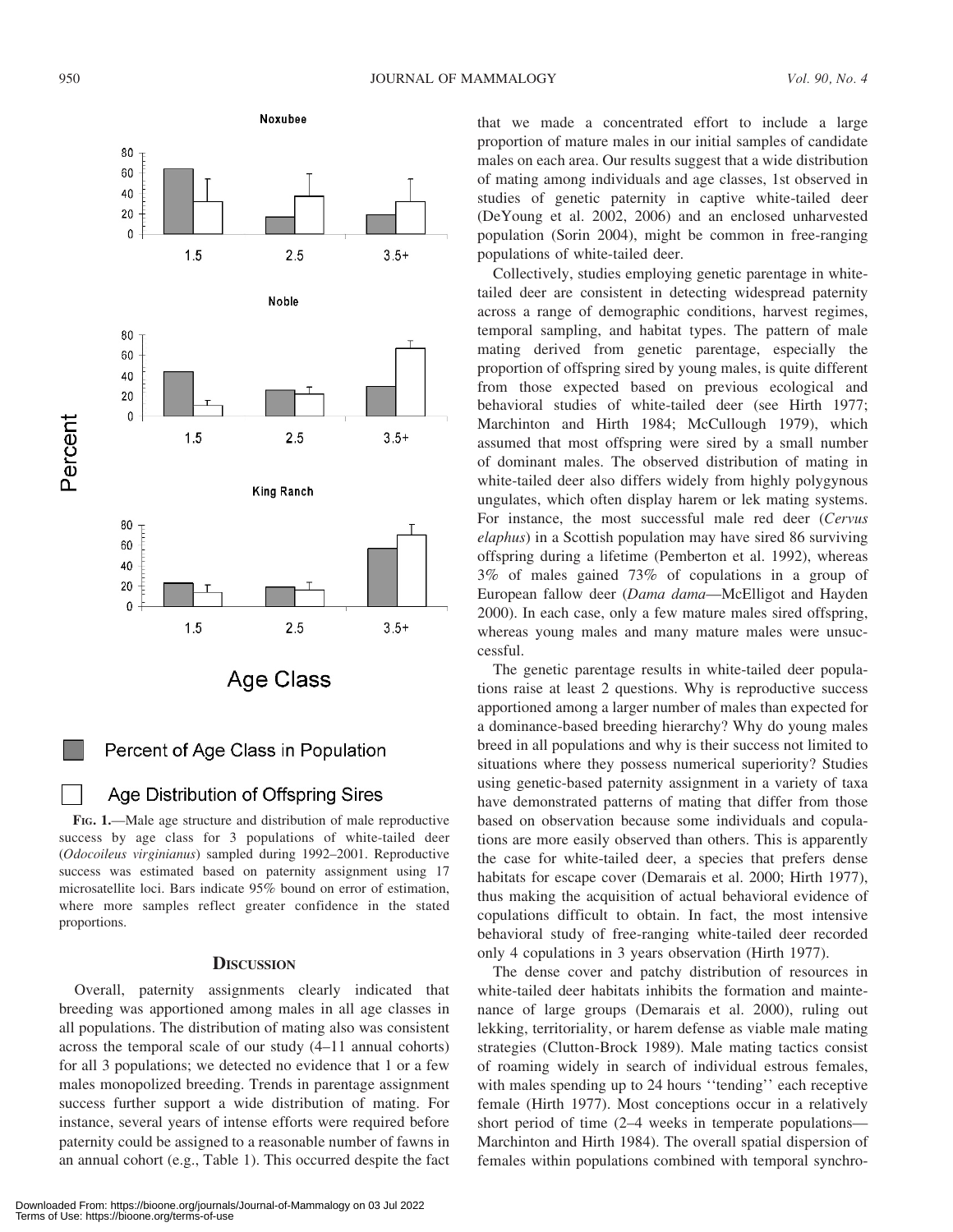ny of estrus would limit the number of estrous females an individual male can locate and breed, allowing more males access to mating opportunities (e.g., Say et al. 2001). Finally, there is evidence for female promiscuity in white-tailed deer (DeYoung et al. 2002, 2006; Sorin 2004), which may further enhance chances of successful mating by males of all age classes (e.g., Pemberton et al. 1999).

In highly polygynous species such as red deer, contest competition (fighting) among males is critical to male mating success (Clutton-Brock et al. 1988) such that only mature, large-antlered males in good physical condition are able to defend harems and gain access to females (Kruuk et al. 2000). As a result, young males do not challenge mature males for breeding access, deferring reproductive effort until physical maturity to invest in skeletal growth (Yoccoz et al. 2002). In contrast, a wide distribution of breeding among male individuals and age classes suggests that contest competition may be less important to the reproductive success of individual male white-tailed deer. Some level of reproductive investment by physically immature males may be favored if fighting is not necessary for gaining and defending mates. Young or subdominant males may successfully gain fertilizations through investing in mate-searching or employ alternative strategies that do not rely on dominance. Early investment in reproductive effort may be partly tied to a life-history strategy, because white-tailed deer lie more toward the  $r$  side of the r-K life-history continuum than many other species of large mammals, as evidenced by a comparatively early age of sexual maturity and regular production of twin offspring (Geist 1998). Thus, there may be less advantage for young male white-tailed deer to defer reproduction in the current year for future gain.

Ecological and behavioral variables appear to limit the ability of individual male white-tailed deer to monopolize access to  $>1$  female at a time. If this reasoning is correct, opportunities to exercise dominance would be limited to interactions over individual estrous females (e.g., Worthington Wilmer et al. 1999), and some males might successfully employ alternative tactics that do not rely on dominance (e.g., Hogg and Forbs 1997; Pemberton et al. 1999). Thus, individuals in a tending bond mating system could face an upper limit in terms of mating opportunities relative to the opportunities available to a dominant male in a harem or lek mating system.

We observed differences among populations in adult sex ratios and male age structure consistent with the number and age classes of males harvested, permitting a qualitative evaluation of how these demographic factors might affect male reproductive success. The King Ranch and Noble sites had similar sex ratios, yet differed in male age structure. Despite an almost 2-fold difference in the proportion of mature males (57% versus 30%), the reproductive success of males sampled in this age class was similar in both populations (King Ranch: 70%, Noble: 67%). Although the reproductive success of individual males on both areas was low, older males appeared consistently more successful than young males in situations where sex ratios were relatively balanced. We also observed a qualitative increase in the variance of reproductive success between Noble and King Ranch, which might reflect a difference in the degree of competition for mates (note that we refer to statistical variance of the sample here, not variance considering both successful and unsuccessful males, as in Brown [1988]). We are reluctant to present a direct comparison between study areas because of differences in offspring sample composition; 40% of the King Ranch offspring samples were composed of fetuses in utero, whereas estimates for Noble were based on single fawns sampled at  $\geq$ 4 months of age, after peak fawn mortality. Nevertheless, greater competition for mates at King Ranch would be logical considering the difference in male age structure between the 2 areas.

Studies of unexploited populations of large mammals suggest 2 possible outcomes when adult sex ratios are skewed in favor of females: more uniform reproductive success for males of all age classes (e.g., Pemberton et al. 1999); or an overall decrease in competition for mates among mature males only and a failure of young males to obtain fertilizations (e.g., Clutton-Brock et al. 1997). Although paternity was established for fewer males at Noxubee, the overall trend observed is compatible with an increase in mating opportunities for all age classes. Reproductive success was distributed evenly among age classes, with no evidence that reproductive success was highly skewed toward a few individual males. In fact, our limited success in assigning paternity at Noxubee might be attributed in part to a wide distribution of breeding coupled with our method of obtaining samples. Unlike the other 2 areas, all samples of candidate sires at Noxubee were taken through harvest. When paternity is widespread and life span of males is short due to intense harvest pressure, it becomes difficult to maintain a large sample of candidate males because males are continually removed from the breeding population as they are sampled. As a result, the percentage of potential sires sampled each year reaches a plateau rather than continually increasing as additional live males are sampled. Our data set did not permit a more detailed breakdown of reproductive success within and among age classes of males due to sample size within years and the limitations of the tooth-wear ageing technique (see Gee et al. 2002). For instance, our grouping of all mature males into a single category is a conservative means to address uncertainty in ageing, but sacrifices the ability to determine the relative reproductive success of males within-class (e.g., prime-aged males versus senescent males). Detailed, long-term data on reproductive success of known-age male cohorts could reveal much about factors conducive to individual reproductive success in white-tailed deer.

The effects of demographic factors such as adult sex ratio and male age structure on male reproductive success have yet to be firmly established. However, physically immature males in our study invested in reproductive effort over a range of demographic conditions and collectively sired a large proportion of offspring. Altering demographic parameters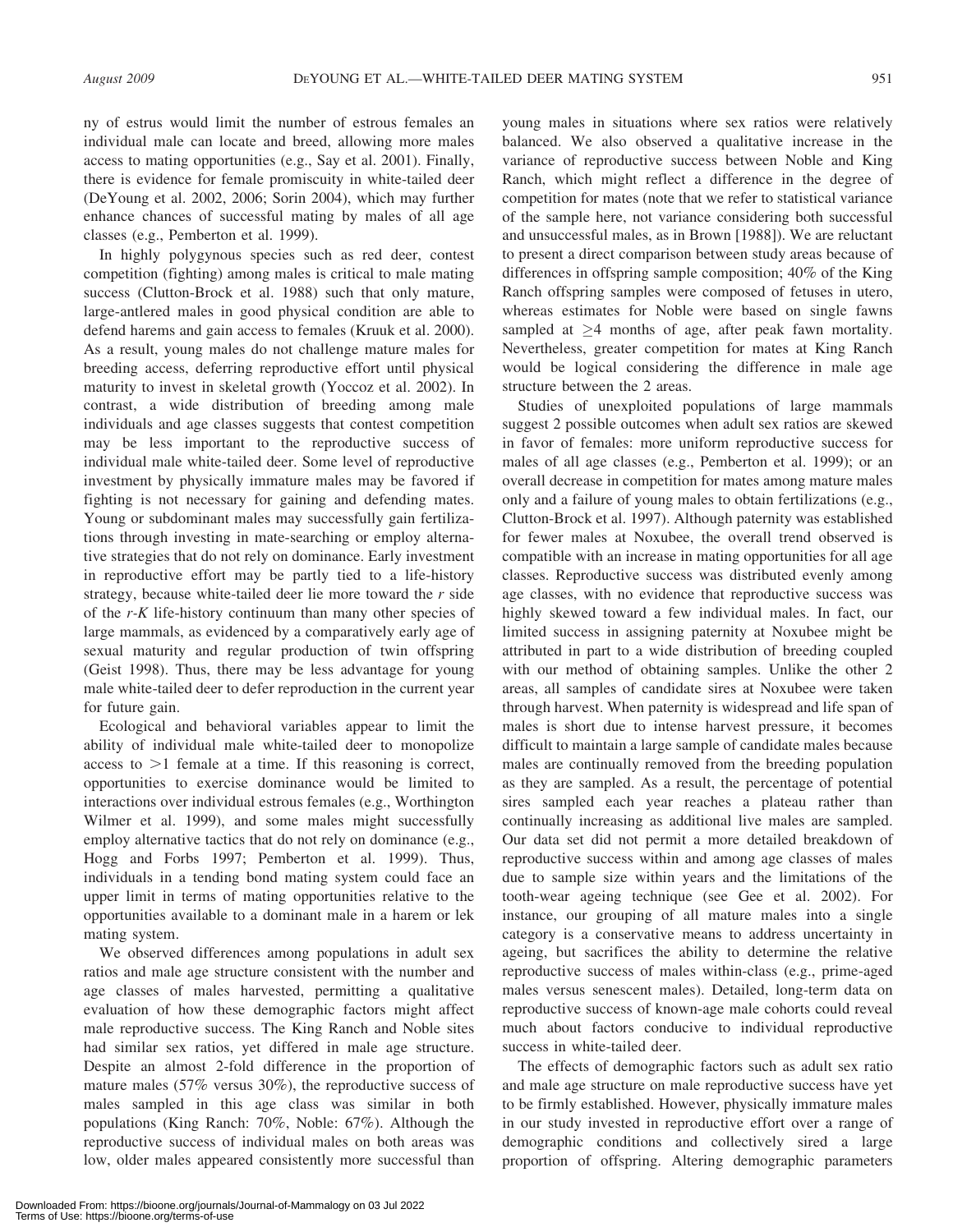could affect the distribution of male reproductive success among age classes (and perhaps individuals) by altering the competitive environment for mates. Further study incorporating behavioral or movement data in conjunction with genetic parentage is necessary to reveal the suite of successful mating tactics employed by males of differing age and dominance status.

#### ACKNOWLEDGMENTS

This research was supported by the Rob and Bessie Welder Wildlife Foundation, the Samuel Roberts Noble Foundation, the Mississippi Department of Wildlife, Fisheries and Parks (Federal Aid in Wildlife Restoration W-48-47, study 52), and the Forest and Wildlife Research Center at Mississippi State University. We are grateful to J. Holman, A. Harris, J. Anderson, R. Toby, J. A. Sumners, L. E. Castle, B. Wilson, W. D. Cotton, W. T. McKinley, D. Richardson, J. Tisdale, E. L. Young, B. Thompson, King Ranch, Inc., the Noxubee National Wildlife Refuge, the Texas Parks and Wildlife Department, and numerous unpaid volunteers for assistance with laboratory, capture, or collection efforts. This is contribution WC 684 of the Rob and Bessie Welder Wildlife Foundation and contribution WF 275 of the Forest and Wildlife Research Center at Mississippi State University. Research methods were approved by the Mississippi State University Animal Care and Use Committee, protocol 98-033.

## LITERATURE CITED

- AMOS, B., S. TWISS, P. POMEROY, AND S. ANDERSON. 1995. Evidence for mate fidelity in the gray seal. Science 268:1897–1899.
- ANDERSON, J. D., ET AL. 2002. Development of microsatellite DNA markers for the automated genetic characterization of whitetailed deer populations. Journal of Wildlife Management 66: 67–74.
- BROWN, D. 1988. Components of lifetime breeding success. Pp. 439– 453 in Reproductive success: studies of individual variation in contrasting breeding systems (T. H. Clutton-Brock, ed.). University of Chicago Press, Chicago, Illinois.
- CLUTTON-BROCK, T. H. 1989. Mammalian mating systems. Proceedings of the Royal Society of London, B. Biological Sciences 326:339–372.
- CLUTTON-BROCK, T. H., S. D. ALBON, AND F. E. GUINNESS. 1988. Reproductive success in male and female red deer. Pp. 325–343 in Reproductive success: studies of individual variation in contrasting breeding systems (T. H. Clutton-Brock, ed.). University of Chicago Press, Chicago, Illinois.
- CLUTTON-BROCK, T. H., K. E. ROSE, AND F. E. GUINNESS. 1997. Density-related changes in sexual selection in red deer. Proceedings of the Royal Society of London, B. Biological Sciences 264:1509–1516.
- COLTMAN, D. W., D. R. BANCROFT, A. ROBERTSON, J. A. SMITH, T. H. CLUTTON-BROCK, AND J. M. PEMBERTON. 1999. Male reproductive success in a promiscuous mammal: behavioural estimates compared with genetic paternity. Molecular Ecology 8:1199–1209.
- DEMARAIS, S., K. V. MILLER, AND H. A. JACOBSON. 2000. White-tailed deer. Pp. 601–628 in Ecology and management of large mammals in North America (S. Demarais and P. R. Krausman, eds.). Prentice Hall, Upper Saddle River, New Jersey.
- DEWOODY, J. A. 2005. Molecular approaches to the study of parentage, relatedness, and fitness: practical applications for wild animals. Journal of Wildlife Management 69:1400–1418.
- DEYOUNG, C. A. 1988. Comparison of net-gun and drive-net capture for white-tailed deer. Wildlife Society Bulletin 16:318–320.
- DEYOUNG, C. A., F. S. GUTHERY, S. L. BEASOM, S. P. COUGHLIN, AND J. R. HEFFELFINGER. 1989. Improving estimates of white-tailed deer abundance from helicopter surveys. Wildlife Society Bulletin 17:275–279.
- DEYOUNG, R. W. 2004. Effects of social and population characteristics on the reproductive success of male white-tailed deer. Ph.D. dissertation, Mississippi State University, Mississippi State.
- DEYOUNG, R. W., S. DEMARAIS, R. A. GONZALES, R. L. HONEYCUTT, AND K. L. GEE. 2002. Multiple paternity in white-tailed deer (Odocoileus virginianus) revealed by DNA microsatellites. Journal of Mammalogy 83:884–892.
- DEYOUNG, R. W., S. DEMARAIS, R. L. HONEYCUTT, K. L. GEE, AND R. A. GONZALES. 2006. Social dominance and male breeding success in captive white-tailed deer. Wildlife Society Bulletin 34:131–136.
- DEYOUNG, R. W., S. DEMARAIS, R. L. HONEYCUTT, R. A. GONZALES, K. L. GEE, AND J. D. ANDERSON. 2003. Evaluation of a DNA microsatellite panel useful for genetic exclusion studies in whitetailed deer. Wildlife Society Bulletin 31:220–232.
- DIMMICK, R. W., AND M. R. PELTON. 1994. Criteria of sex and age. Pp. 169–214 in Research and management techniques for wildlife and habitats (T. A. Bookhout, ed.). 5th ed. Wildlife Society, Bethesda, Maryland.
- EL MOUSADIK, A., AND R. J. PETIT. 1996. High level of genetic differentiation for allelic richness among populations of the argan tree [Argania spinosa (L.) Skeels] endemic to Morocco. Theoretical and Applied Genetics 92:832–839.
- FESTA-BIANCHET, M. 2003. Exploitative wildlife management as a selective pressure for the life history evolution of large mammals. Pp. 191–207 in Animal behavior and wildlife conservation (M. Festa-Bianchet and M. Apollonio, eds.). Island Press, Washington, D.C.
- FLEISCHER, R. C. 1996. Application of molecular methods to the assessment of genetic mating systems in vertebrates. Pp. 133–161 in Molecular zoology: advances, strategies, and protocols (J. D. Ferraris and S. R. Palumbi, eds.). Wiley-Liss, New York.
- GANNON, W. L., R. S. SIKES, AND THE ANIMAL CARE AND USE COMMITTEE OF THE AMERICAN SOCIETY OF MAMMALOGISTS. 2007. Guidelines of the American Society of Mammalogists for the use of wild mammals in research. Journal of Mammalogy 88:809–823.
- GEE, K. L., J. H. HOLMAN, M. K. CAUSEY, A. N. ROSSI, AND J. B. ARMSTRONG. 2002. Aging white-tailed deer by tooth replacement and wear: a critical evaluation of a time-honored technique. Wildlife Society Bulletin 30:387–393.
- GEE, K. L., M. D. PORTER, S. DEMARAIS, F. C. BRYANT, AND G. VAN VREEDE. 1994. White-tailed deer: their foods and management in the Cross Timbers. 2nd ed. Samuel Roberts Noble Foundation, Ardmore, Oklahoma, Publication NF-WF-94-01:1–36.
- GEIST, V. 1998. Deer of the world: their evolution, behavior, and ecology. Stackpole Books, Mechanicsburg, Pennsylvania.
- GEMMEL, N. J., T. M. BURG, I. L. BOYD, AND W. AMOS. 2001. Low reproductive success in territorial male Antarctic fur seals (Arctocephalus gazella) suggests the existence of alternative mating strategies. Molecular Ecology 10:451–460.
- GOUDET, J. 1995. FSTAT: a computer program to calculate Fstatistics. Version 1.2. Journal of Heredity 86:485–486.
- GOUDET, J. 2001. FSTAT, a program to estimate and test gene diversities and fixation indices. Version 2.9.3. http://www.unil.ch/ izea/softwares/fstat.html. Updated from Goudet (1995). Accessed 5 February 2002.